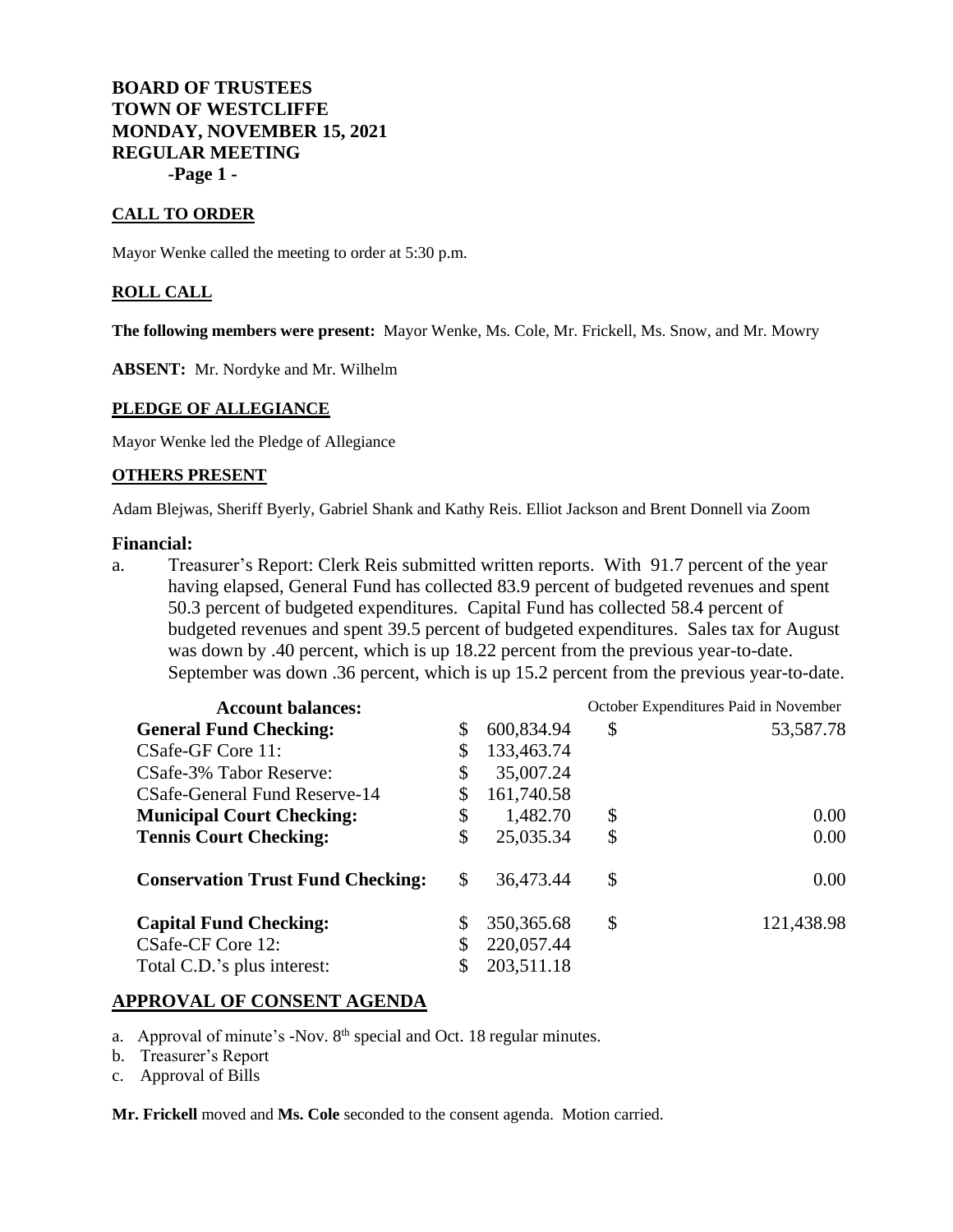# **BOARD OF TRUSTEES TOWN OF WESTCLIFFE MONDAY, NOVEMBER 15, 2021 REGULAR MEETING -Page 2 -**

### **OLD BUSINESS**

# **a. Continued discussion and consideration of request to amend Title 6, Chapter 6- Possession of Alcoholic Beverages.**

The Mayor asked if we want to consider allowing alcohol by vote of the people or by ordinance. Clerk Reis reported that if this were to be approved by the voter's, it can't be changed by ordinance, only by the voters. If allowed by ordinance and there are problems, the ordinance can be repealed.

It was clarified that the discussion if for decriminalizing open containers in the park only.

Town Manager Shank suggested that if you decriminalize it, if there is special event with alcohol (no glass bottles) a permit would be issued with the park reservation, allowing it for that event. If there were any issues, the sheriff's office could respond. You could take it off the books totally, just leave the no glass bottle signs in place.

Sheriff Byerly stated there is flexibility on how it is set up. He has seen it in other communities where a Special Event permit is required, the organizer would be required to put up a fence with a person at the entrance to ensure coming in or leaving with alcohol.

He also said you could allow it so if people were playing softball for instance would be allowed to have beer there. There are potential for issues when you have alcohol and also said as long as there are rules in place, either option could work.

The concern is that the kids in our community not be exposed to too much of this. The question also came about requiring insurance for the small events, the attorney would need to review this.

After more discussion the board asked that the attorney draft an ordinance to allow alcohol in all parks with controls and with permits in place. Currently, the charge to rent a park for small events is \$25.00 per day, per usage. It was suggested to require a larger damage deposit.

#### **NEW BUSINESS**

# **a. Sheriff's 3rd quarter report.**

He reported that there were 416 calls for service, 222 in Silver Cliff, 1,068 in the county, Westcliffe is about 24% of the total. There wasn't anything that stands out to report. The new phone system is now in place, 719-783-2270 can now be used.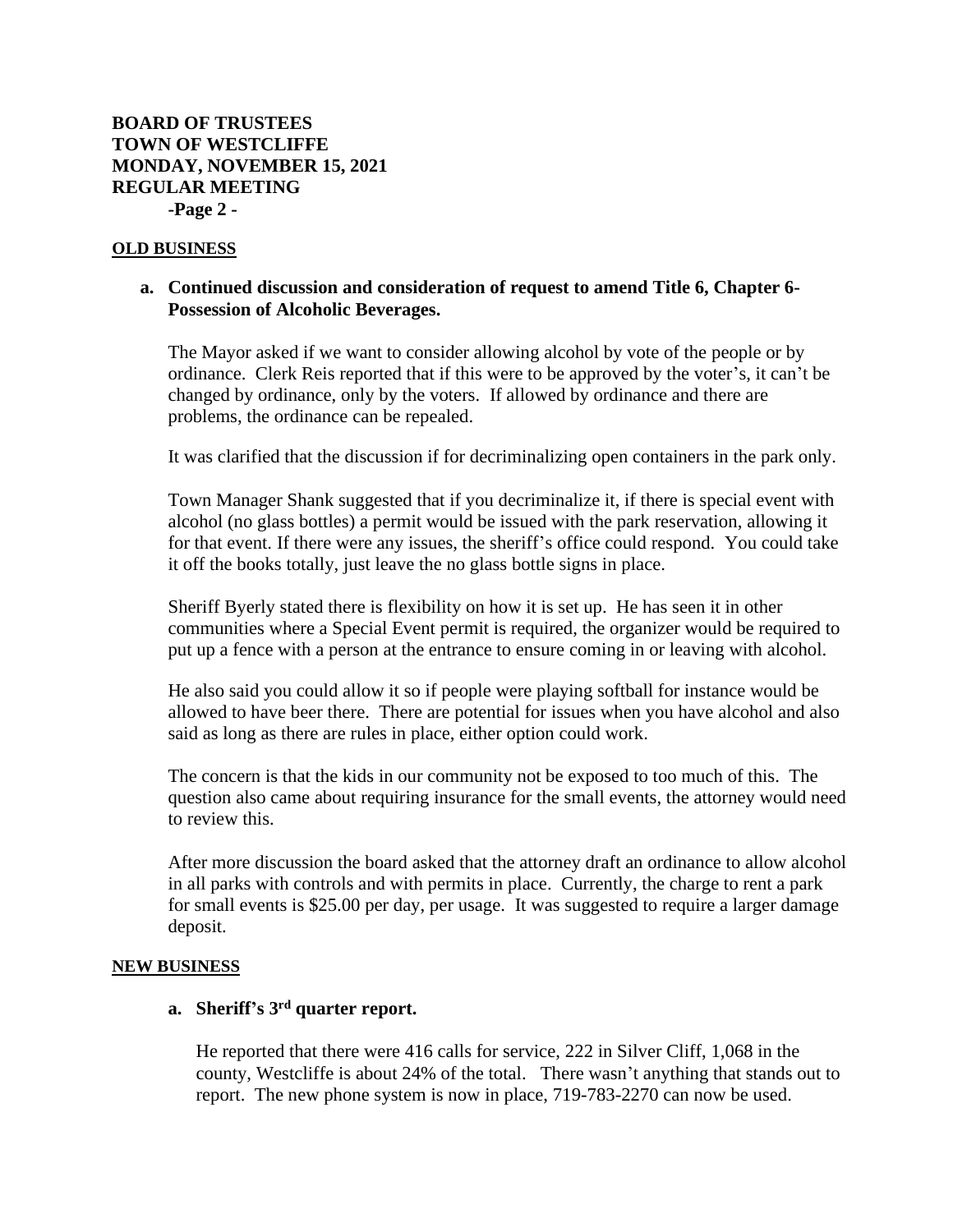# **BOARD OF TRUSTEES TOWN OF WESTCLIFFE MONDAY, NOVEMBER 15, 2021 REGULAR MEETING -Page 3 -**

### **NEW BUSINESS CONTINUED**

### **b. CART update.**

Jacke Barnes representing CART reported that after a great deal of consideration, the decision has been made to dissolve. CART has been active in the community since 2010. We are proud of our accomplishments over the past 11 years with the emphasis on strengthening the relationship between the two towns, supporting businesses in the commercial district, the yearly production of the award-winning Discover Guide, the design and purchase of wayfinding signage, the welcome sign, banners and the pocket park. The pocket park in Silver Cliff is moving forward. We feel our job is done, both Silver Cliff and Westcliffe have made great strides moving forward in communication and improvements on Main Street. The Tourism Board has agreed to produce a publication promoting the Towns and valley. The Valley Strong dinner will be operating under the umbrella of the Wet Mountain Community Foundation. It has been an honor and pleasure the two Towns. We are confident that the current momentum will continue. We greatly appreciate your support for the past eleven years. CART is consulting an attorney to determine where our assets will go.

Two of the parades will be continued by other organizations. Ms. Snow reported that the Valley Strong Fund is no under the Wet Mountain Community Fund, the advisory committee is open to sponsoring the car show and the Christmas parade and possibly some other events.

The Board of Trustees thanked CART for job well done.

#### **c. Consideration of scheduling a special meeting.**

A special meeting to adopt the budget and approve the ordinances that are required to be done by December 15, has been scheduled for November 22 at 1:00 p.m.

# **STAFF & COMMITTEE REPORTS**

#### **a. Report from Mayor Wenke**

He asked the board what their thoughts were regarding the pond down by the Bluff. It will either have to be filled/drained or developed. If we develop, the Town would have to pay a fee for it. The board agreed to wait until the Park Master Plan has been completed prior to making a decision.